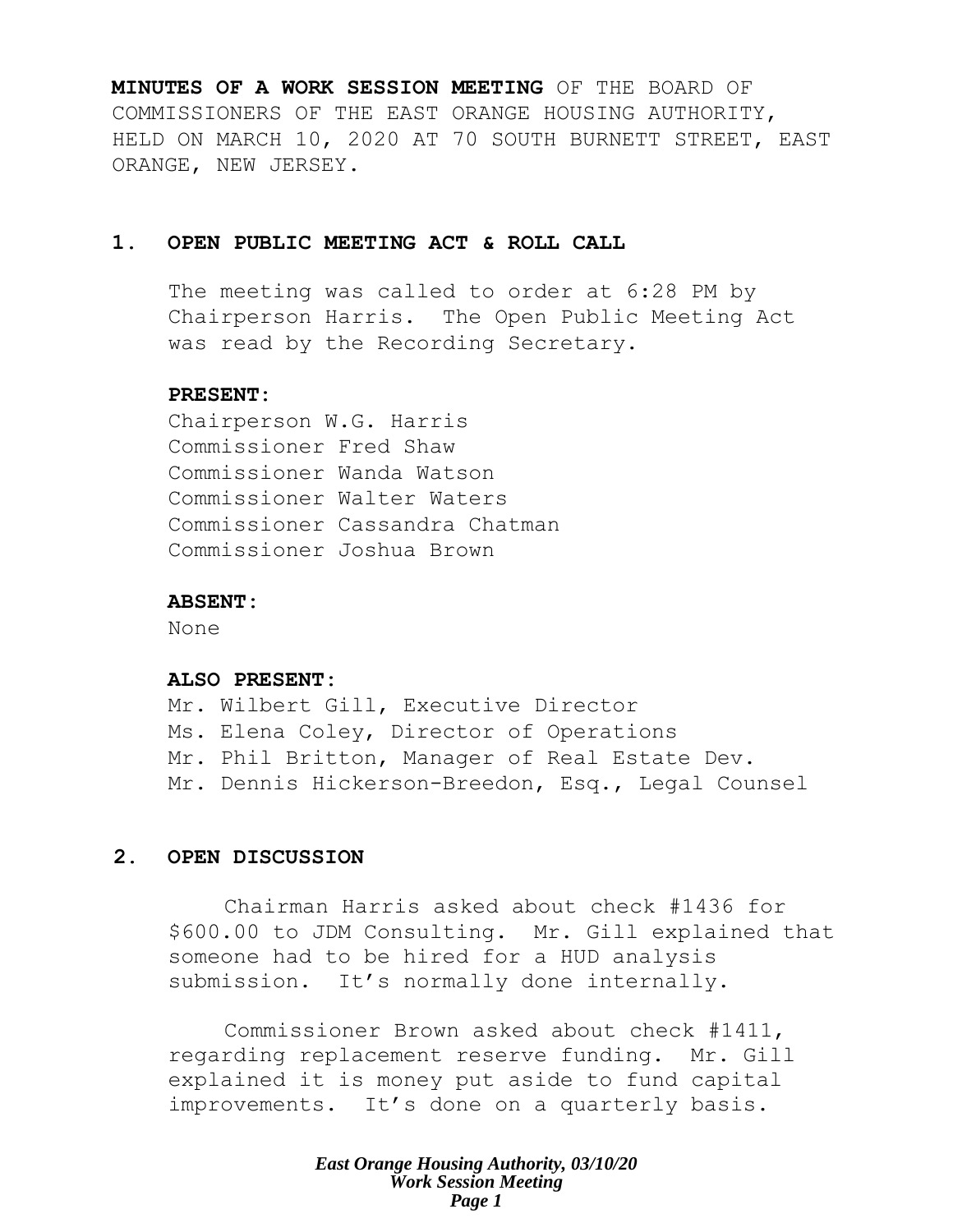Commissioner Brown asked about check #1418 to BPH Management Services, LLC. Mr. Gill explained it is for asset management for properties.

Commissioner Harris asked about the status of the Walnut Street property. Mr. Britton explained the relocatable action plan that was done, hopefully it will be out this month.

Commissioner Watson asked about PTG Urban Renewal, check #1438, and what is the process? Mr. Gill responded the average will be a 2% rent increase and explained the plan.

Commissioner Brown asked about the capital fund program for maintenance at Concord Towers. Mr. Gill explained the roof will be replaced, one of the elevators, a backup generator will be moved to gas, and other repairs.

# **3. ADJOURNMENT**

Work Session adjourned at 6:59PM.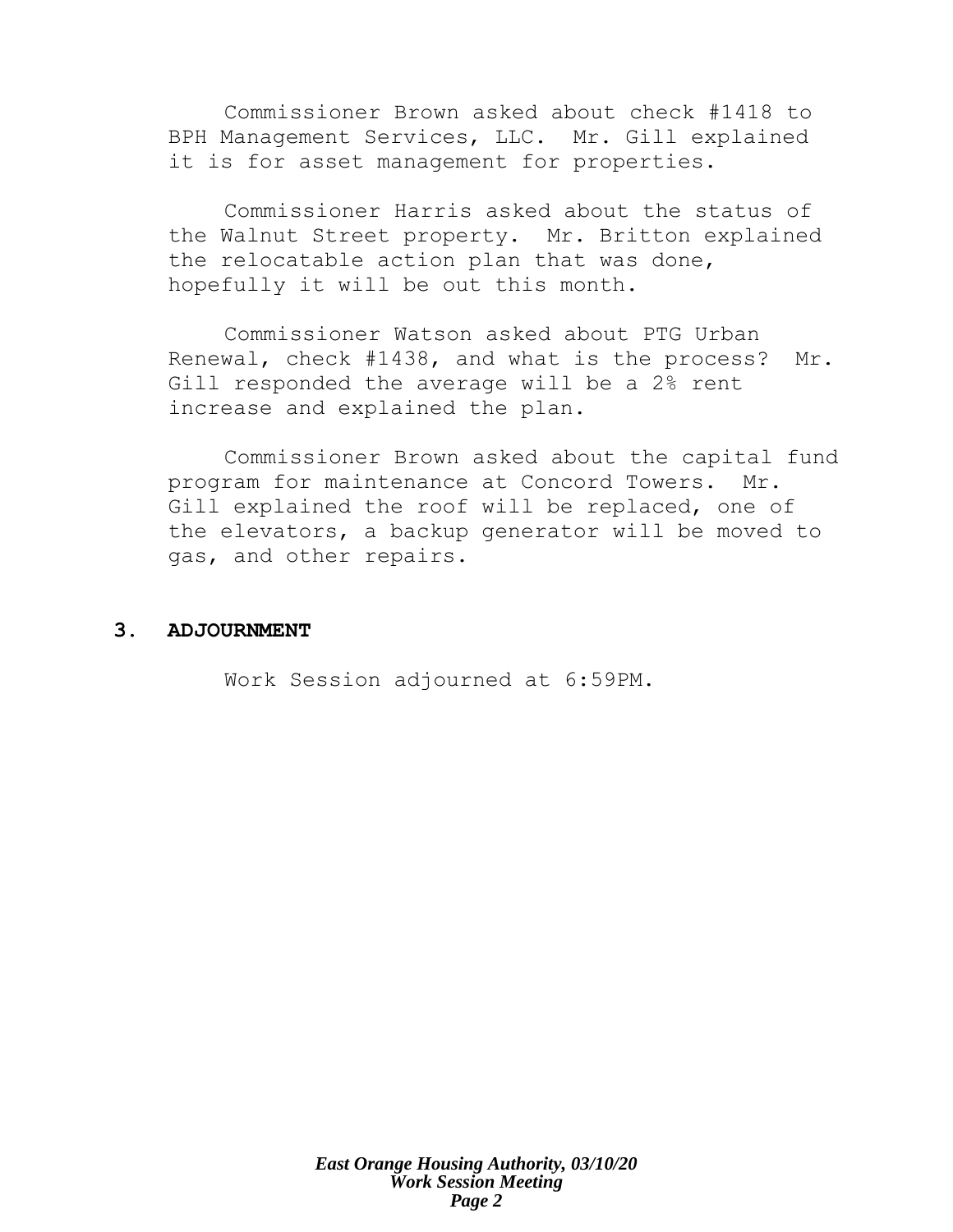**REGULAR MEETING** OF THE BOARD OF COMMISSIONERS OF THE EAST ORANGE HOUSING AUTHORITY, HELD ON MARCH 10, 2020 AT 70 SOUTH BURNET STREET, EAST ORANGE, NEW JERSEY.

The Board of Commissioners of the Housing Authority of the City of East Orange met in a Regular Meeting at 70 South Burnet Street, East Orange, New Jersey, on the 10<sup>th</sup> day of March, 2020, the place, date and hour duly established for the holding of such meeting. Chairperson W.G. Harris called the meeting to order at 7:00 PM.

The Recording Secretary stated that this meeting is being conducted in conformity with the Open Public Meeting Act. Notice of this Regular Meeting was emailed to Worrell Community Newspapers (East Orange Record) and NJ Advance Media on December 11, 2019. The notice was e-mailed and faxed to the City Clerk Office on December 24, 2018 and Public Information Office of the City of East Orange on December 26, 2019. The notice was posted at the administrative office and the Authority's two public housing developments on December 24, 2019.

#### **PRESENT:**

Chairperson W.G. Harris Vice-Chairman Walter Waters Commissioner Wanda Watson Commissioner Fred Shaw Commissioner Joshua Brown Commissioner Cassandra Chatman

#### **ABSENT:**

None

#### **ALSO PRESENT:**

Mr. Wilbert Gill, Executive Director Ms. Elena Coley, Director of Operations Mr. Phil Britton, Manager of Real Estate Dev. Mr. Hickerson-Breedon, Esq., Legal Counsel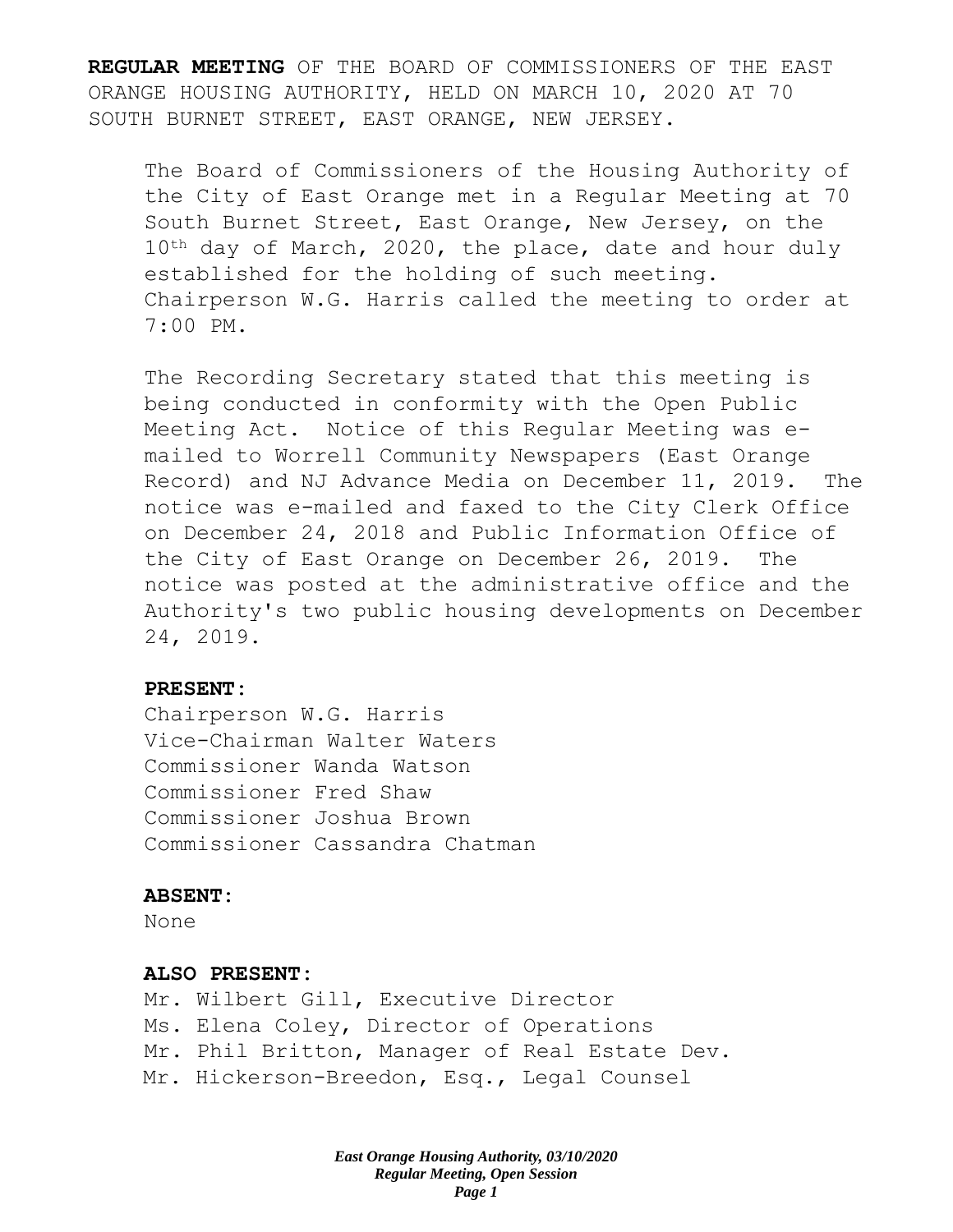#### **PUBLIC NOTICE OF REGULAR MEETING**

# **TO: BOARD OF COMMISSIONERS OF THE HOUSING AUTHORITY OF THE CITY OF EAST ORANGE, CITY CLERK OF EAST ORANGE, EAST ORANGE RECORD AND NEWARK STAR LEDGER**

Notice is hereby given pursuant to the Open Public Meetings Act, that a Regular Meeting of the Board of Commissioners of the Housing Authority of the City of East Orange, will be held on Tuesday, March 10, 2020, at 7:00 p.m. At 70 South Burnet Street, East Orange, New Jersey for the purpose of acting upon:

# **2020-09 AUTHORIZING OR RATIFYING PAYMENT OF THE BILL LIST FOR THE MONTH OF JANUARY 2020**

- **2020-10 RESOLUTION RATIFYING GEORGEMARIE CHALET, HOUSING ASSISTANCE TECHNICIAN TO ATTEND NAN MCKAY SEMINAR AND EXAM ON HOUSING CHOICE VOUCHER SPECIALIST IN SAYREVILLE, NJ, MARCH 2- 6, 2020**
- **2020-11 RESOLUTION AUTHORIZING COMMISSIONER W. G. HARRIS FOR ATTENDING THE PHADA 2020 ANNUAL CONVENTION & EXHIBITION CONFERENCE IN DENVER, CO ON MAY 31, 2020 TO JUNE 3, 2020**
- **2020-12 RESOLUTION AUTHORIZING THE EXECUTIVE DIRECTOR OR OTHER OFFICERS TO EXECUTE AGREEMENTS AND THE ACTS OF EAST ORANGE HOUSING AUTHORITY IN CONNECTION WITH THE EAST ORANGE SENIOR SUPPORTIVE URBAN RENEWAL PROJECT**
- **2020-13 RESOLUTION AUTHORIZING THE EXECUTIVE DIRECTOR TO ENTER INTO A PROPERTY MANAGEMENT AGREEMENT WITH EAST ORANGE HOUSING & COMMUNITY DEVELOPMENT CORPORATION (EOHCDC) FOR MANAGEMENT OF ITS SINGLE AND MULTI-FAMILY SCATTERED RESIDENTIAL PROPERTIES**
- **2020-14 RESOLUTION AUTHORIZING THE RATIFICATION AND**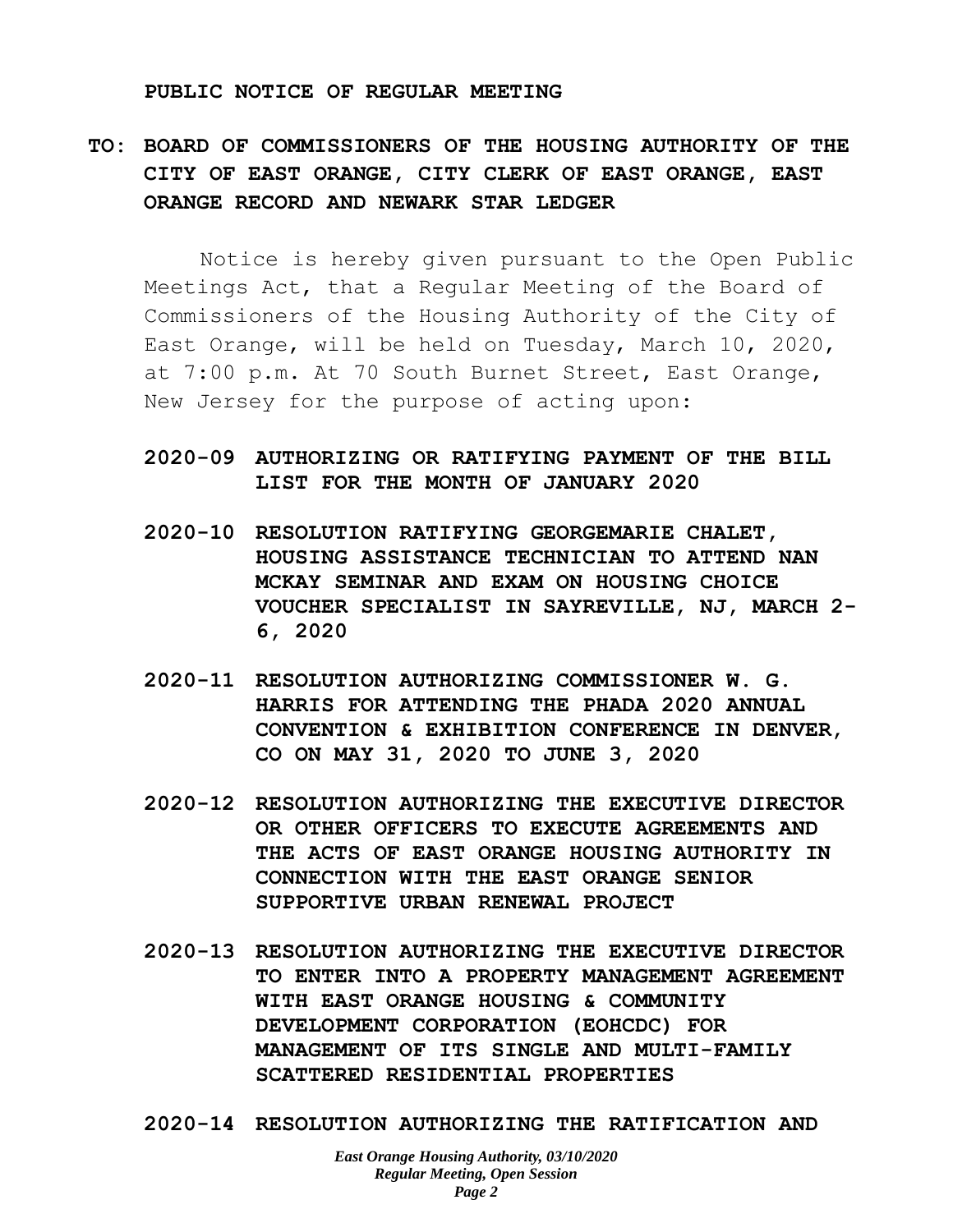**EXECUTION OF THE AMENDED ANNUAL CONTRIBUTION CONTRACT (ACC) WITH THE DEPARTMENT OF HOUSING AND URBAN DEVELOPMENT IN ACCORDANCE WITH HUD NOTICE PIH 95-44**

**2020-15 RESOLUTION AUTHORIZING THE EXECUTIVE DIRECTOR TO TERMINATE THE HOUSING ASSISTANCE PAYMENT (HAP) CONTRACT WITH MCIVER HOUSES, LLC, EFFECTIVE APRIL 15, 2020**

And for the purpose of transacting any other business related hereto or which may properly come before each meeting.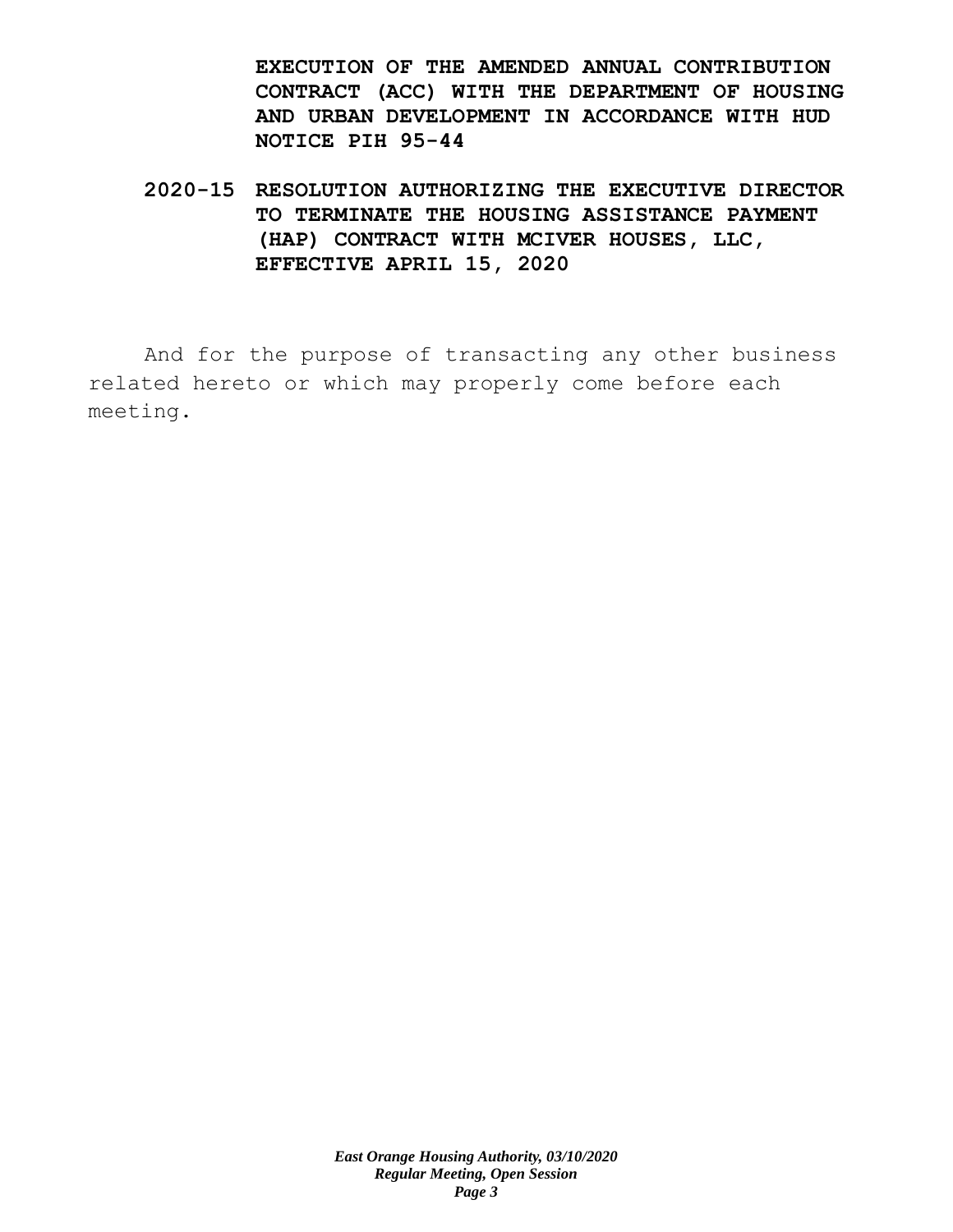# 1. **OPEN PUBLIC MEETING ACT and ROLL CALL**

## **PRESENT:**

Chairperson W.G. Harris Vice-Chairman Walter Waters Commissioner Fred Shaw Commissioner Joshua Brown Commissioner Cassandra Chatman Commissioner Wanda Watson

#### **ABSENT:**

None

# **ALSO PRESENT:**

Mr. Wilbert Gill, Executive Director Ms. Elena Coley, Director of Operations Mr. Phil Britton, Manager of Real Estate Dev. Ms. Hickerson-Breedon, Esq., Legal Counsel

# **2. MINUTES**

**MOTION:** Commissioner Brown moved to approve the minutes of the previous meeting in January 2020. Commissioner Waters seconded. There were no questions.

ROLL CALL:

Ayes: Chatman, Brown, Watson, Waters, Shaw, Harris. Nays: None. Abstentions: None.

The Resolution was approved  $6-0-0$ .

# **3. APPROVAL OF THE BILLS**

**MOTION:** Commissioner Waters moved to approve the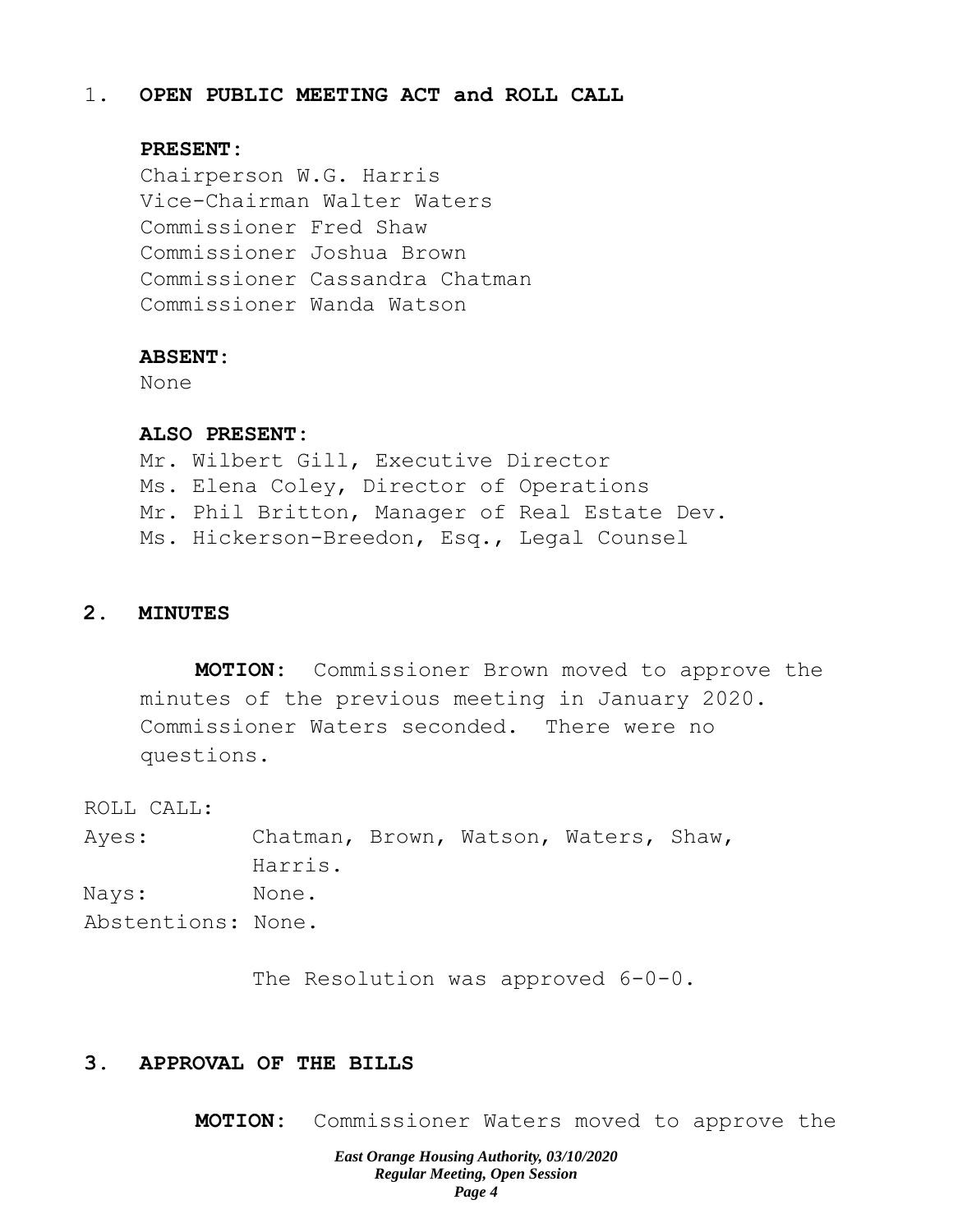payment of bills. Commissioner Brown seconded. There were no questions.

ROLL CALL: Ayes: Chatman, Brown, Watson, Shaw, Waters, Harris. Nays: None. Abstentions: None.

The Resolution was approved  $6-0-0$ .

#### **4. VISITORS**

There were no visitors.

#### **5. REPORTS**

#### **COMMITTEE REPORTS**

**REAL ESTATE DEVELOPMENT:** There was no report. **FINANCE:** There was no report. **BUILDINGS & GROUNDS:** There was no report. **BY-LAWS & PROCUREMENT:** There was no report. **PERSONNEL:** There was no report. **NON-PROFIT COMMITTEE:** There was no report. **EOHCDC BOARD OF DIRECTORS**: There was no report.

**LEGAL REPORT (Board Attorneys)**

There was no report.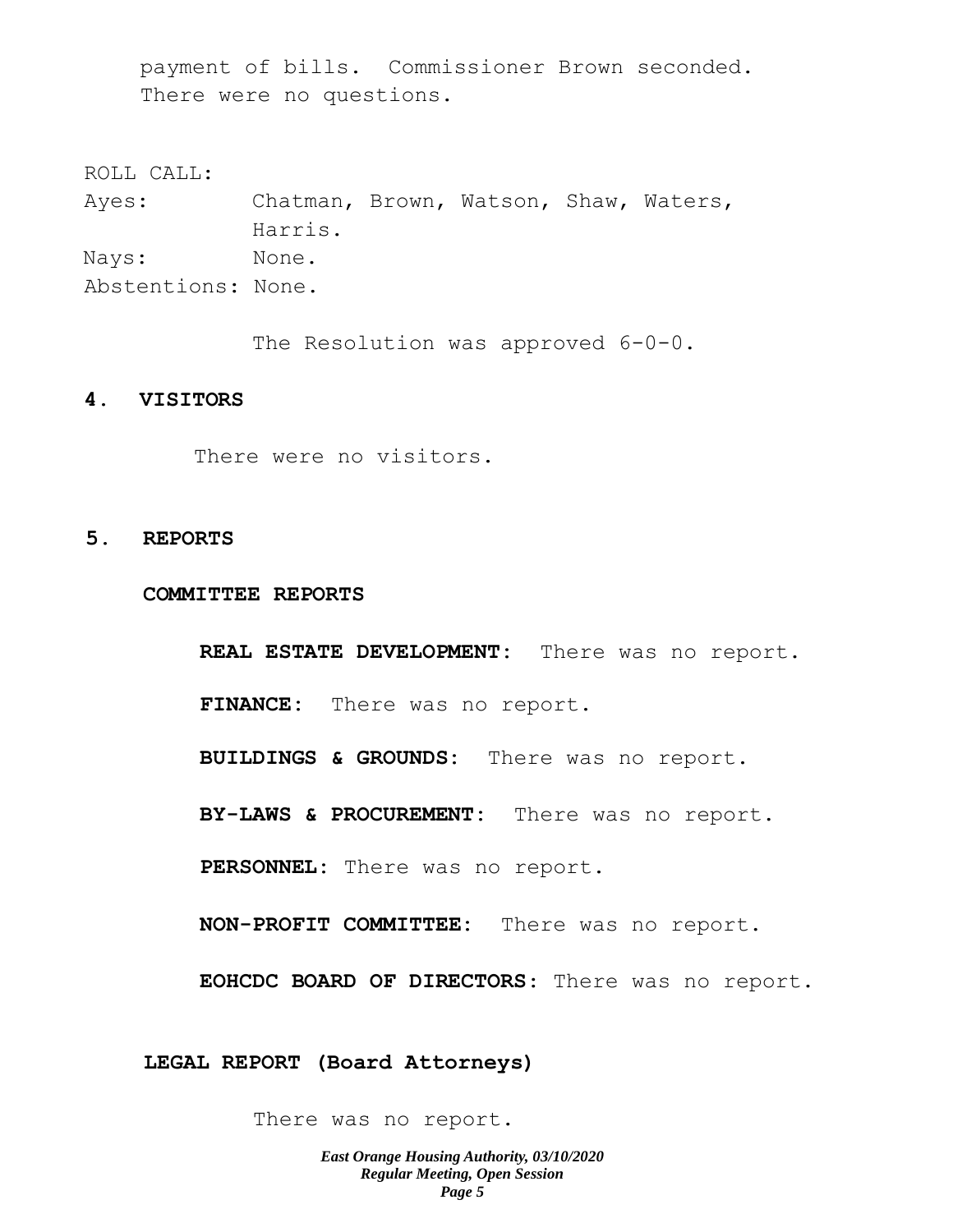#### **EXECUTIVE DIRECTOR**

The report stood. Mr. Gill and Ms. Coley highlighted his report and answered questions from the Commissioners.

#### **6. OLD BUSINESS**

There was no Old Business.

### **7. NEW BUSINESS**

There was no New Business.

## **8. RESOLUTIONS**

**2020-10 RESOLUTION RATIFYING GEORGEMARIE CHALET, HOUSING ASSISTANCE TECHNICIAN TO ATTEND NAN MCKAY SEMINAR AND EXAM ON HOUSING CHOICE VOUCHER SPECIALIST IN SAYREVILLE, NJ, MARCH 2-6, 2020**

> Commissioner Waters moved to approve the Resolution. Commissioner Brown seconded. There were no questions.

ROLL CALL:

Ayes: Chatman, Brown, Watson, Shaw, Waters, Harris. Nays: None.

Abstentions: None.

The Resolution was approved 6-0-0.

**2020-11 RESOLUTION AUTHORIZING COMMISSIONER W. G. HARRIS FOR ATTENDING THE PHADA 2020 ANNUAL CONVENTION & EXHIBITION CONFERENCE IN DENVER,**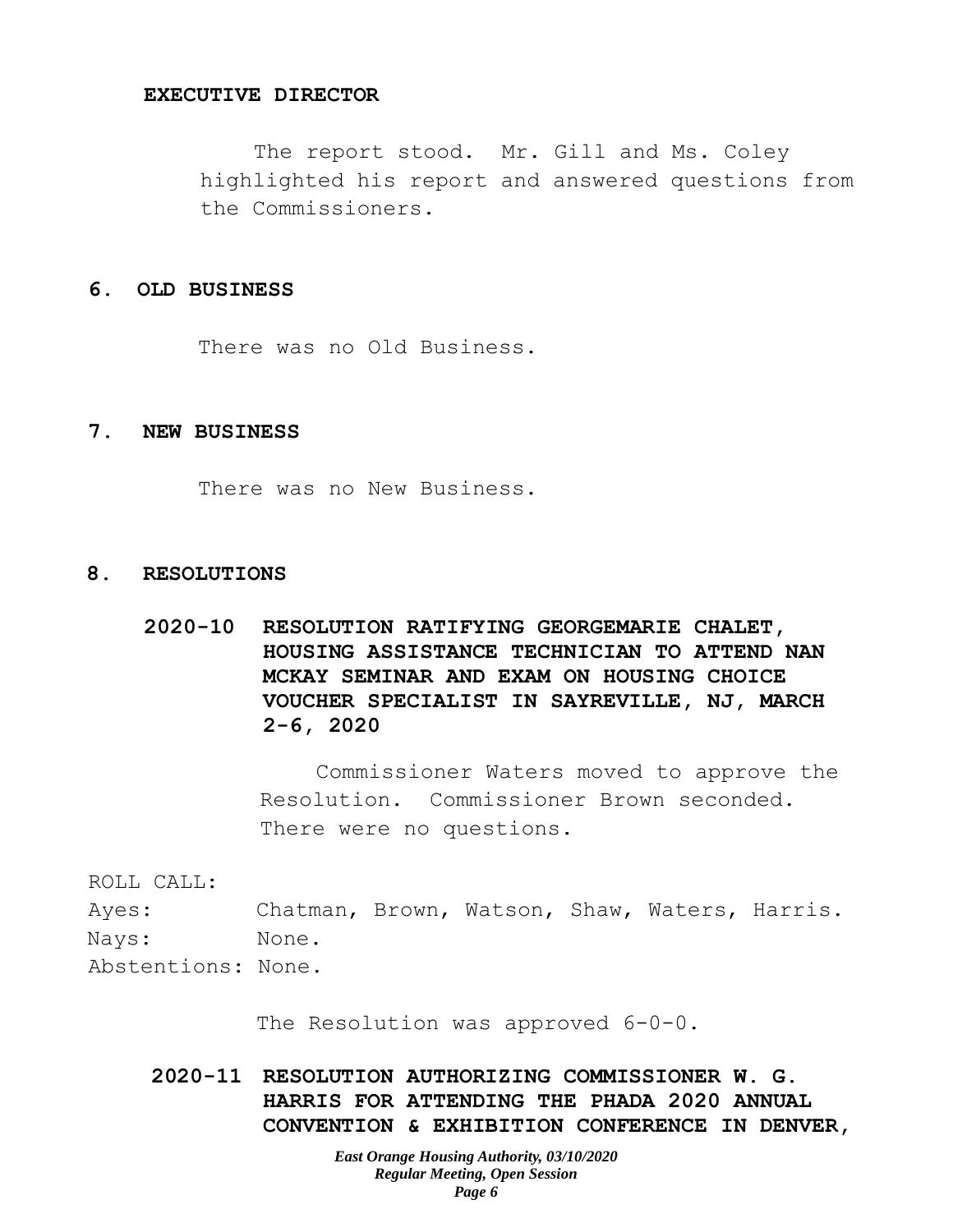#### **CO ON MAY 31, 2020 TO JUNE 3, 2020**

Commissioner Waters moved to approve the Resolution. Commissioner Brown seconded. There were no questions.

ROLL CALL:

Ayes: Chatman, Brown, Watson, Shaw, Waters, Harris. Nays: None. Abstentions: None.

The Resolution was approved 6-0-0.

**2020-12 RESOLUTION AUTHORIZING THE EXECUTIVE DIRECTOR OR OTHER OFFICERS TO EXECUTE AGREEMENTS AND THE ACTS OF EAST ORANGE HOUSING AUTHORITY IN CONNECTION WITH THE EAST ORANGE SENIOR SUPPORTIVE URBAN RENEWAL PROJECT**

> Commissioner Waters moved to approve the Resolution. Commissioner Shaw seconded. There were no questions.

Mr. Gill explained the resolution.

ROLL CALL:

Ayes: Chatman, Brown, Watson, Shaw, Waters, Harris. Nays: None.

Abstentions: None.

The Resolution was approved 6-0-0.

**2020-13 RESOLUTION AUTHORIZING THE EXECUTIVE DIRECTOR TO ENTER INTO A PROPERTY MANAGEMENT AGREEMENT WITH EAST ORANGE HOUSING & COMMUNITY DEVELOPMENT CORPORATION (EOHCDC) FOR MANAGEMENT OF ITS SINGLE AND MULTI-FAMILY SCATTERED RESIDENTIAL PROPERTIES**

> Commissioner Waters moved to approve the Resolution. Commissioner Watson seconded.

> > *East Orange Housing Authority, 03/10/2020 Regular Meeting, Open Session Page 7*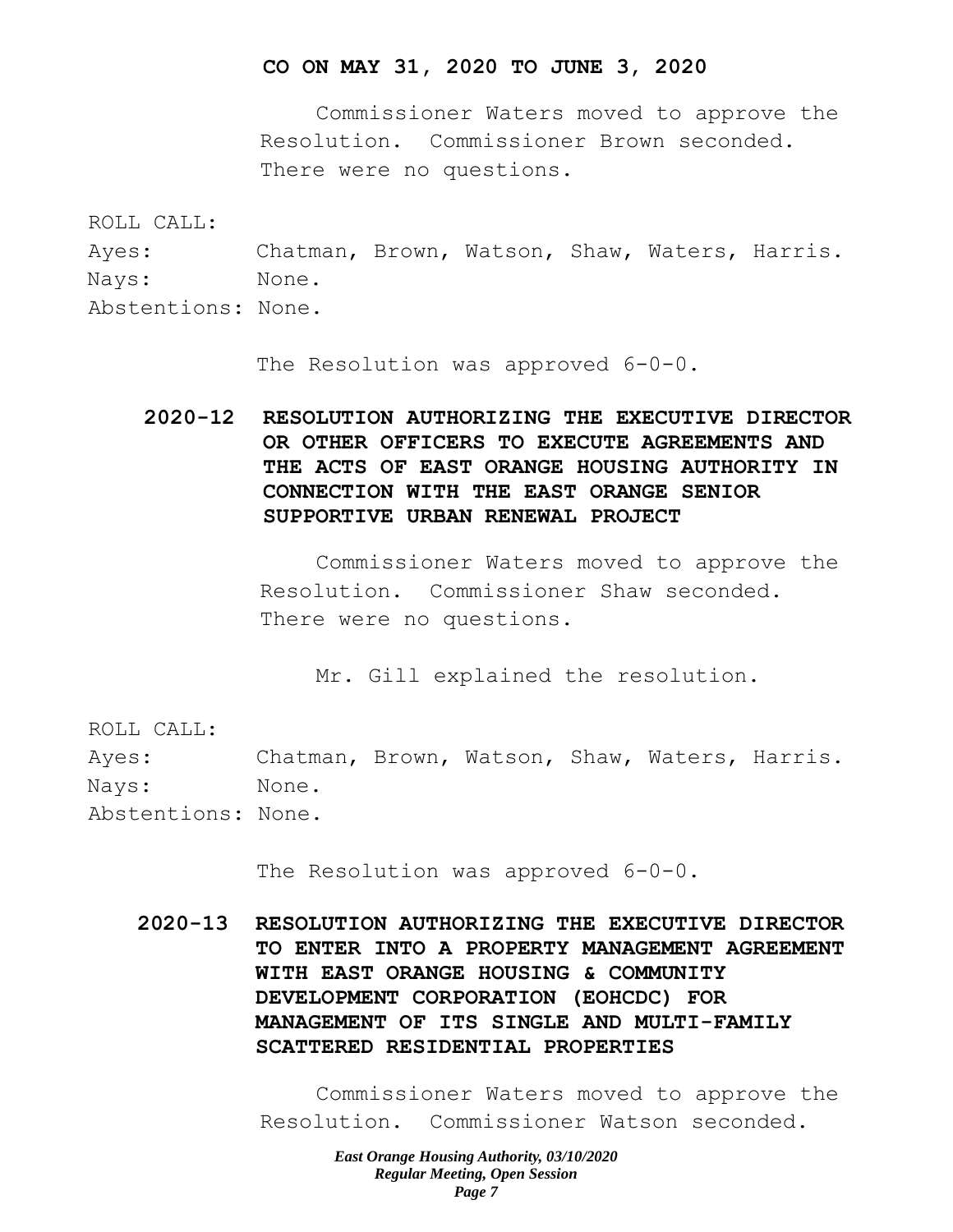Commissioner Brown asked about the gross receipts. Mr. Gill responded it is 6%.

Commissioner Shaw asked how the properties will be used and will there be a program to buy the properties. Mr. Gill explained how everything will be done.

ROLL CALL:

Ayes: Chatman, Brown, Watson, Shaw, Waters, Harris. Nays: None. Abstentions: None.

The Resolution was approved 6-0-0.

**2020-14 RESOLUTION AUTHORIZING THE RATIFICATION AND EXECUTION OF THE AMENDED ANNUAL CONTRIBUTION CONTRACT (ACC) WITH THE DEPARTMENT OF HOUSING AND URBAN DEVELOPMENT IN ACCORDANCE WITH HUD NOTICE PIH 95-44**

> Commissioner Waters moved to approve the Resolution. Commissioner Brown seconded. There were no questions.

Mr. Gill explained the Resolution.

ROLL CALL:

Ayes: Chatman, Brown, Watson, Shaw, Waters, Harris. Nays: None. Abstentions: None.

The Resolution was approved  $6-0-0$ .

**2020-15 RESOLUTION AUTHORIZING THE EXECUTIVE DIRECTOR TO TERMINATE THE HOUSING ASSISTANCE PAYMENT (HAP) CONTRACT WITH MCIVER HOUSES, LLC, EFFECTIVE APRIL 15, 2020**